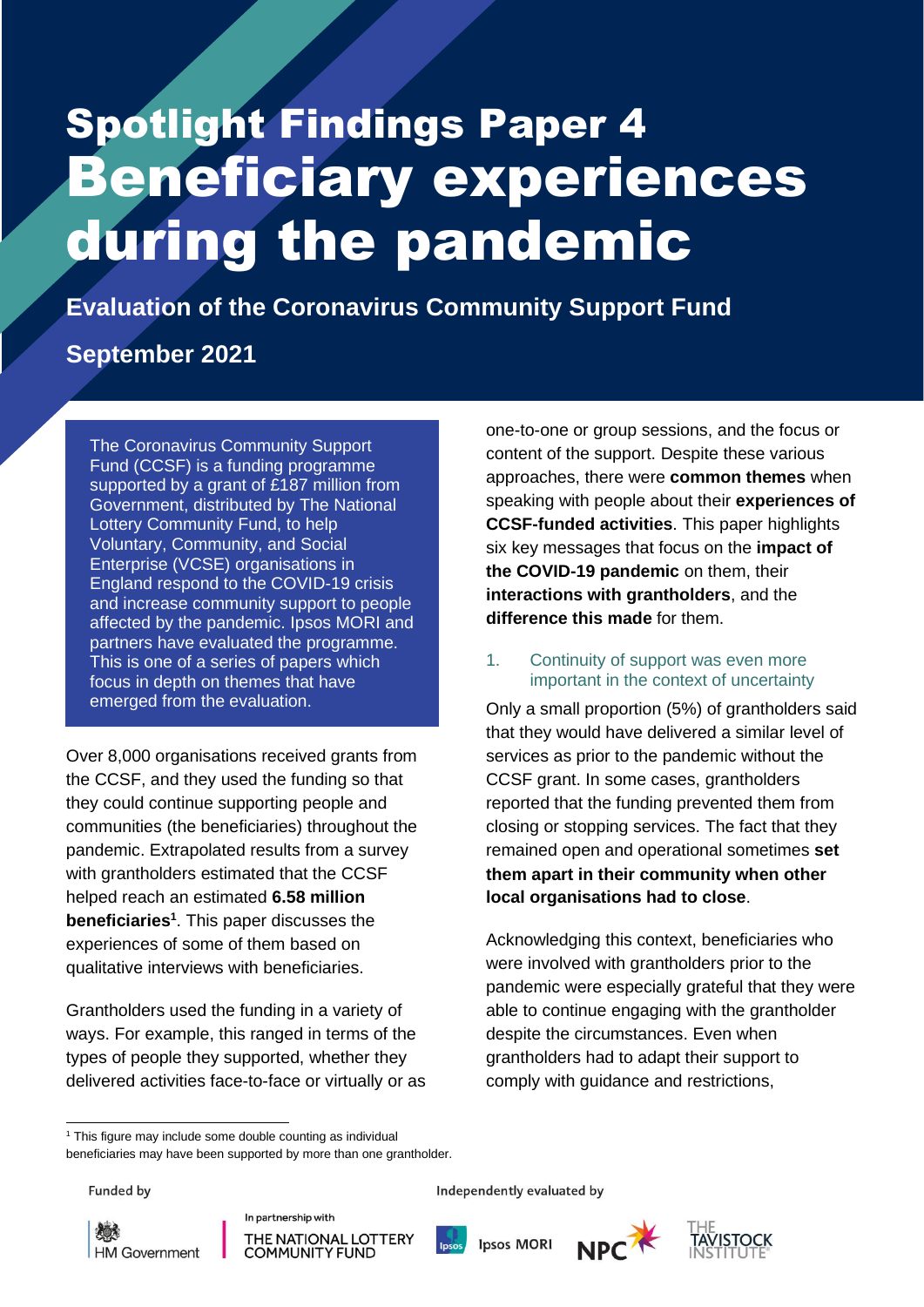beneficiaries described how it was **helpful to continue interacting with familiar staff, volunteers or other beneficiaries**. For example, groups of people were brought together in virtual environments, such as on **Zoom or WhatsApp,** instead of face-to-face. This transition was facilitated when groups were already established because people felt comfortable and often looked forward to seeing friends or familiar faces. The continuity of support helped people **maintain part of their normal routine from before the pandemic**.

Just being able to stay in touch with everyone and keep going through it and not just stopping it. Even though we weren't coming in, we were still doing what we'd normally do, just over Zoom.

For those new to grantholders, the support also became a **reliable part of their week**. Although it was often a relatively short amount of time, people talked about looking forward to, for example, joining online sessions or the delivery driver arriving with a food shop. Given that there were **many unknowns** at the time, which often **heightened anxiety**, maintaining or developing a routine around the CCSF-funded support **brought consistency** for people.

For some people, **this continuity and consistency was critical to ensuring they benefited from the activities and support**. For example, regular sessions were needed to

I thought [the online sessions] were great, they did the best they could when they couldn't do the inperson sessions. [My child] has always had the same therapist and so that has worked really well for him. They've always been there and they've always done whatever they could to help.



improve a health condition or people needed ongoing support with basic needs like food.

2. Support that was easy to access, nonjudgmental and personalised enhanced beneficiaries' experiences

Regardless of the type of support grantholders provided, beneficiaries often mentioned several of the same features of the support that were meaningful to them. First, people appreciated when grantholders were **easy to contact or reach**. This helped people feel **more confident reaching out for support** when they needed it. This was potentially more critical during the pandemic when other services were closed or became harder to reach due to changes in operating hours or services.

**Beneficiary** It meant that we had approachable support, support that was easy to approach and easy to access. I guess simple is the word. Not complicated when there's enough complicated things going on.



Second, beneficiaries often **described staff and volunteers as approachable and friendly**. This was important for both those that were existing beneficiaries and new to the grantholder. Several beneficiaries also emphasised that they liked how **support was non-judgmental** and there was an **open, trusting environment** between them and staff, volunteers and other beneficiaries. This was especially important for beneficiaries who were struggling with their mental health, which was also affected by the social, financial and other implications of the pandemic.

Finally, beneficiaries were particularly positive about their experiences when they felt it had been **tailored to meet their needs**. This personalised experience varied depending on the type of support provided by the grantholder. For example, grantholders delivering food,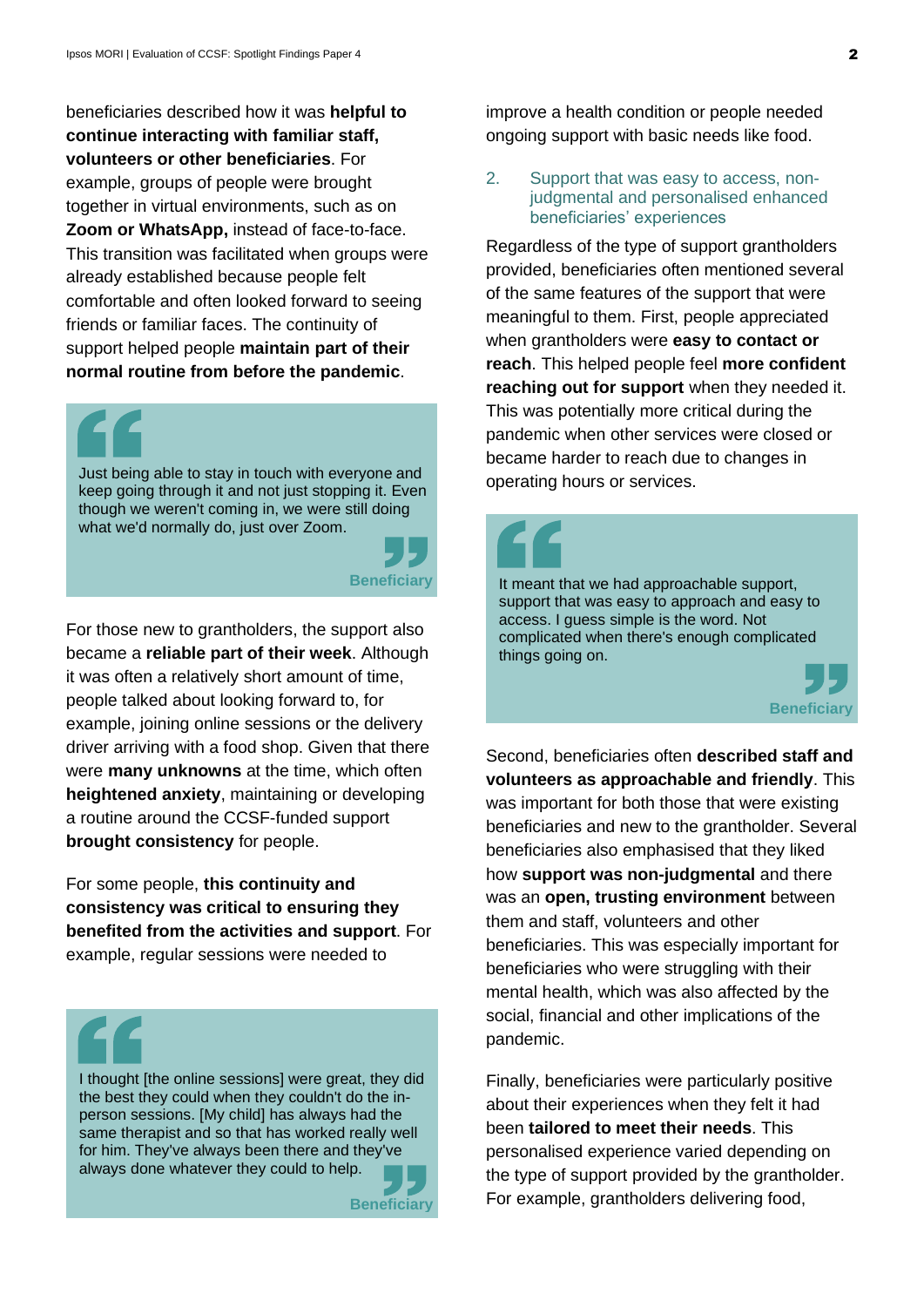wellbeing or activity parcels **asked beneficiaries what they needed**, or they provided items such as **age-appropriate activities for their children** to help parents with home-schooling. Other grantholders offered **training and skills development opportunities** that aligned with people's longer-term goals. This was common when beneficiaries worked one-to-one or as a family with grantholders.

It felt different to any form of support I'd had before. It was definitely the most non-judgemental support, and it just felt welcoming and calm. It was different to what I'd experienced … everything was tailored around me so that I got the best out of it.

**Beneficiary**

#### 3. Face-to-face support remained important for some people and COVID-19 safety measures helped put people at ease

A substantial minority of grantholders (40%) used the CCSF grant to adapt activities and support so that they could **continue to happen face-to-face**. For example, grantholders invested in **personal protective equipment (PPE)** for staff and volunteers and/or **signage for their premises** about how to stay safe and follow COVID-19 safety guidance.

Some beneficiaries interviewed had face-to-face contact with grantholder staff, volunteers or other beneficiaries. This included **doorstep deliveries** and **outdoor activities** when lockdown restrictions eased and allowed small, socially distanced groups outside.

People who went to a grantholder's premises and received in-person support felt confident that they **had followed guidance to make** it COVIDsafe. For example, the key measures included social distancing and limiting the number of people inside, using PPE such as masks, adding sanitising stations, and more. Some people preferred face-to-face support where available because they **found virtual support** 

**challenging**, and these safety measures helped them feel safe.



#### 4. The social benefits of support were significant

One of the most common benefits mentioned repeatedly by people involved in CCSF-funded activities was that they had **more social contact** than they otherwise would have during the pandemic. Many people felt **increasingly isolated during the lockdowns**, especially those who were already experiencing some loneliness prior to the pandemic – for example, some older people or new mums. **Shielding** and **less contact with normal local support networks** exacerbated these challenges.

While some grantholders actively sought to reduce loneliness as part of their support, many others appeared to meet this need indirectly. For example, food delivery staff and volunteers often stopped to speak with people on their doorsteps and this was sometimes **one of the few social encounters people had in their week**. The regularity (e.g. every week) gave people something to look forward to as well.

People also **benefited from virtual social contact** through regular online sessions– for example, shifting crafting, fitness or wellness sessions online delivered via Zoom. Some grantholders also created **messaging groups** that **enabled people to continue communicating outside the core delivery sessions**. By remaining in contact, people described feeling less lonely. Many enjoyed being able to **talk to others about how they were feeling** and relate to their **collective experiences**. It helped **people feel part of a**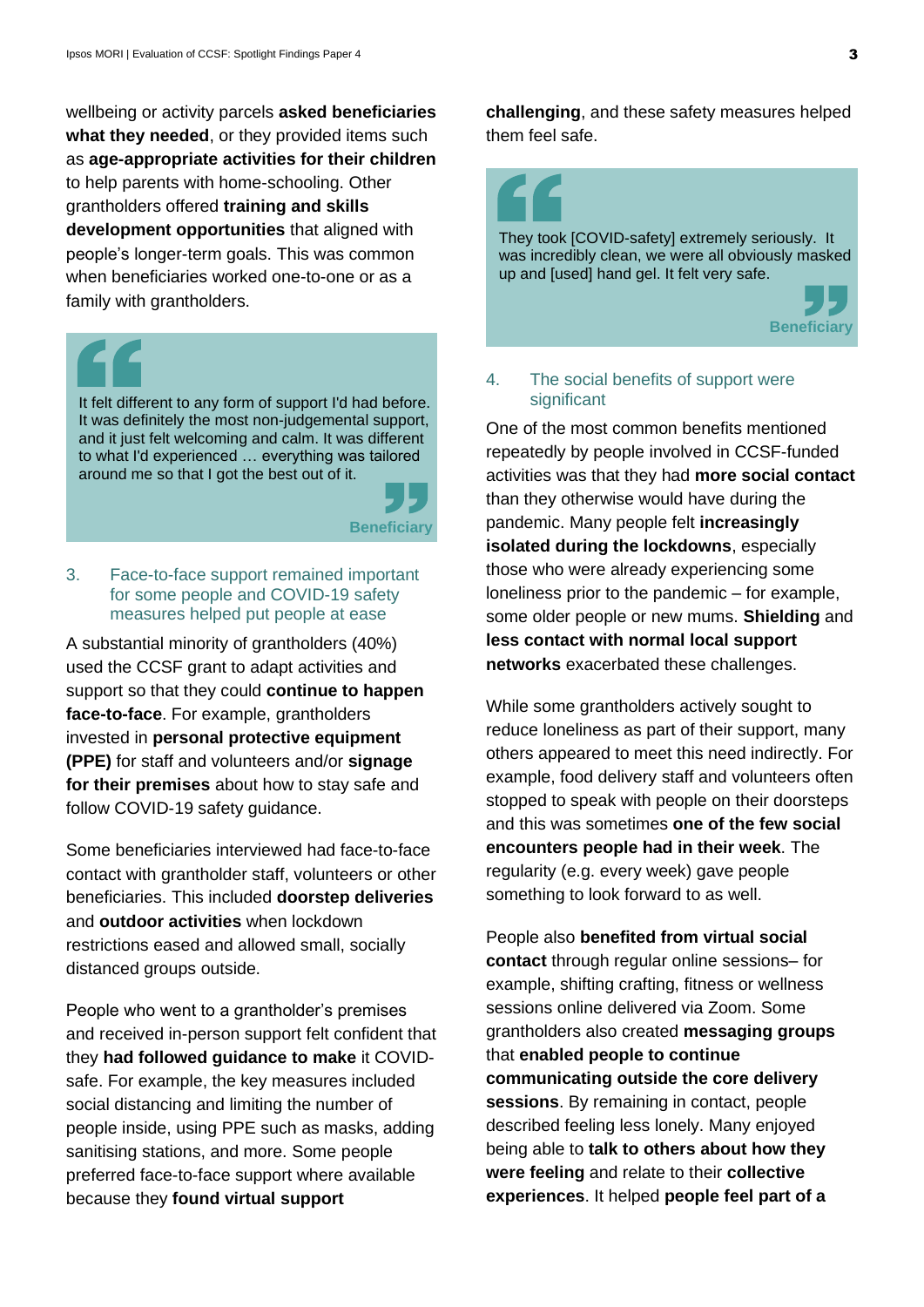#### **community** despite not being physically together.



#### 5. Wellbeing benefits ranged from being mood-lifting to life-changing

In interviews, many people talked about how their involvement with CCSF grantholders during the pandemic supported their mental health and wellbeing. Some people found **comfort in knowing the staff or volunteers were available to help**. The regular activities gave people something to look forward to and helped them stay connected. Some said this **helped lift their mood and gave them a positive distraction from the pandemic**.

[The organisation] hadn't forgotten about us, the group would happen again and this was just to keep us going until [the face-to-face delivery] restarts. And keeping us going in a nice way, an enjoyable group way. … It definitely gave us something to distract you from the doom and gloom of the pandemic.

**Beneficiary**

For some people interviewed, the mental health benefits were more significant. They talked about being in very difficult situations before their support from the grantholder – for example, some were **homeless, struggling with bereavement or severe mental health problems**, including anxiety, depression and

suicidal ideation. Some beneficiaries described their support as **life-changing or even lifesaving because of the positive impact it had on their mental health**.

I went from being so anxious and depressed that I couldn't really function – I could barely look people in the eyes, I didn't really even know how to speak fluently for a time – but now I walk to work confidently, I can talk to people, I can liaise with clients, I'm happy to chat to people I've never met before, which is how I used to be several years ago.



The support also sometimes acted as a catalyst that helped people to refocus their attention on longer-term goals. For example, one grantholder supported young people who were interested in the music business. In addition to giving them pastoral care and support for their mental health and wellbeing, the beneficiaries described their opportunities to **develop their employment skills** – ranging from technical to clientmanagement. This helped them feel more **confident about their future** despite the pandemic because they were being equipped with tools and experiences that would continue to be relevant for future opportunities.



#### 6. Beneficiaries may not have been able to receive similar support elsewhere

When asked whether people were aware of other support similar to the grantholder in the local area, most could not think of examples. In some cases, the support appeared to be unique or **filled gaps that other services did not provide during the pandemic**. As such, people often felt that they would not have received similar support without the grantholder – which